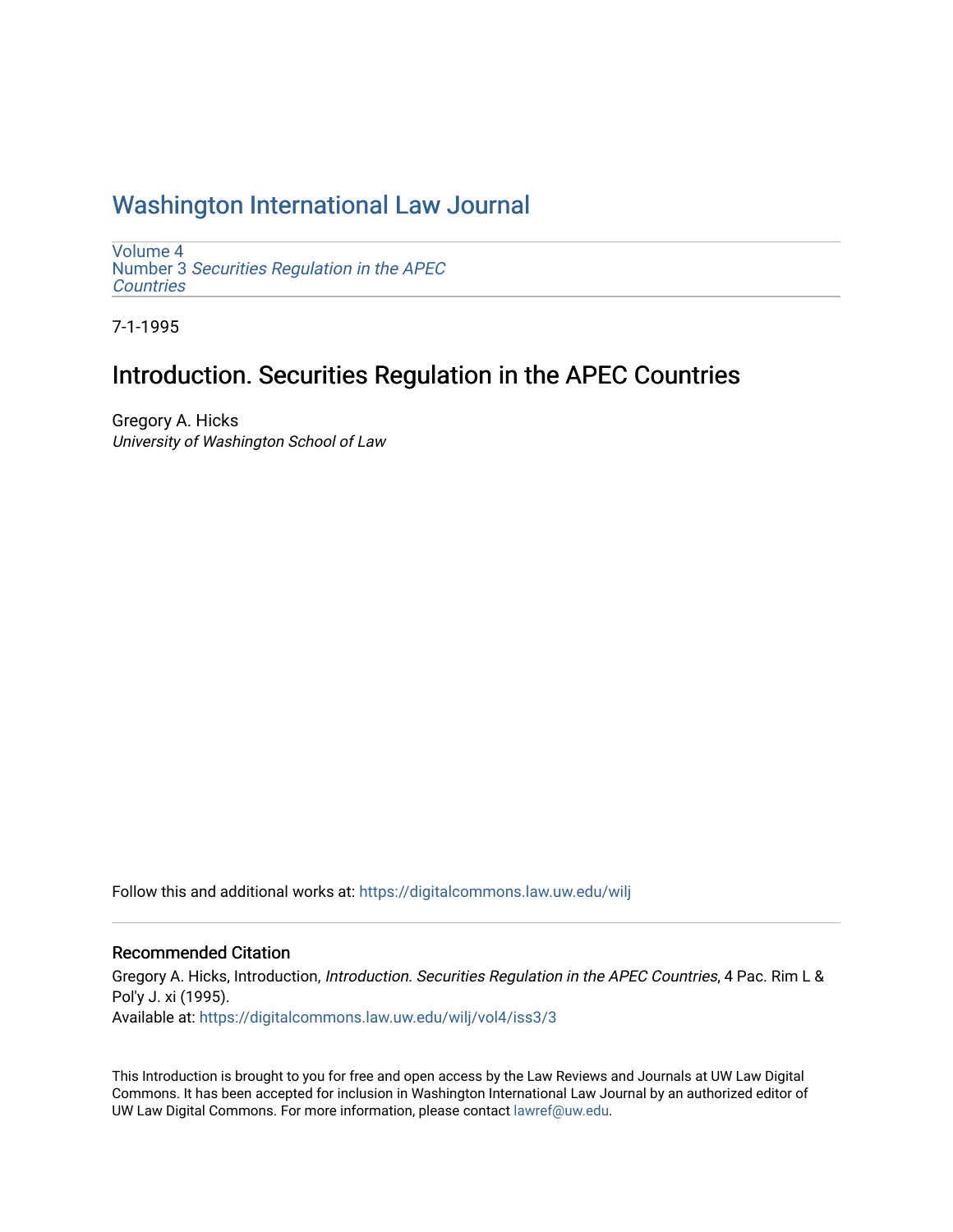### **INTRODUCTION**

### **SECURITIES REGULATION IN THE APEC COUNTRIES**

#### **Gregory A. Hickst**

The evolution of global securities markets and the expanded internationalization of investment portfolios have made essential a better understanding of the regulation of transnational securities dealings. There is a greater need not only to understand the elements of existing regulatory regimes, but to understand how best to improve those regimes and to harmonize their mutual operations. The goal is the development of regulatory structures that promote fair, efficient, and orderly markets in securities.

The member nations of Asia Pacific Economic Cooperation **("APEC")** present a striking diversity of approaches to securities regulation. The systems differ in their maturity, in their formality, and in their degree of control and oversight of trading practices and other market processes. They differ too in their reliance on cooperative as opposed to coercive regulatory techniques, in the effectiveness of their remedies and the power of their enforcement tools, in their approaches to information disclosure, and in the types of transactions they seek to regulate.

Some of those differences are certainly the product of particular local market conditions and of juristic and administrative traditions in the respective nations. But a key assumption in the effort to harmonize regulatory regimes is that the study of the reasons for particular approaches to regulation can produce a body of shared regulatory expectations which can then be translated into the legal and administrative vernacular of each nation and become the basis for better articulated markets throughout the APEC region.

The securities regulation system of all the APEC nations are under pressure to adjust themselves to particular demands of the global marketplace. It is the hope of the editors that the publication here of the views of a group of authoritative commentators on salient and characteristic features of different national systems will prompt fresh thinking on

t B.A. (Yale), **J.D.** (Texas), Professor of Law, University of Washington.